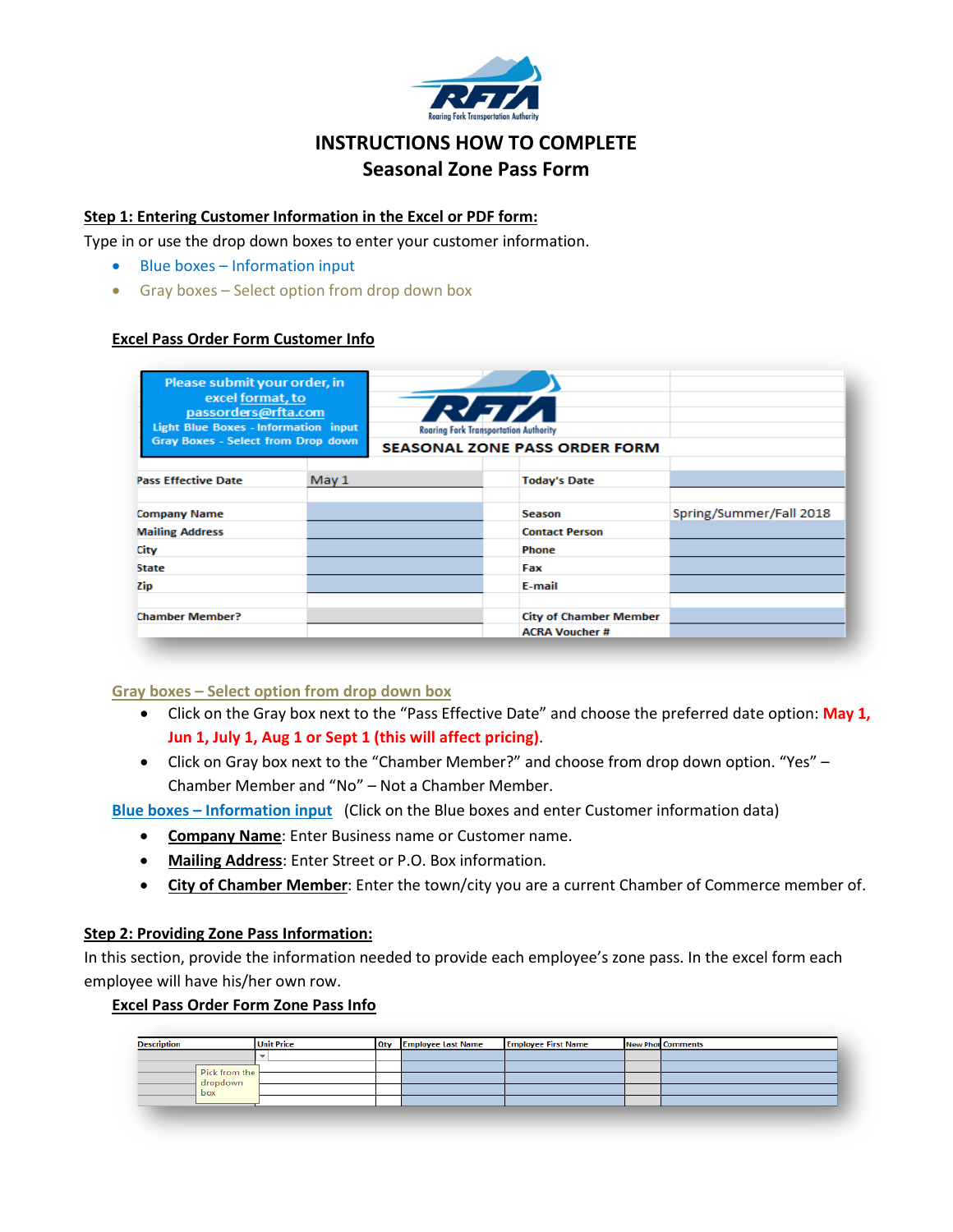

- Click on the Gray box under the "Description" column and choose the preferred zone. The "Unit Price" column will automatically fill with the zone price.
- Click on Blue box under the "Employee Last Name" & "Employee First Name" columns and input the employee's information.
- Click on Gray box under the "New Photo" column and choose "yes" for employees you will provide a new photo for, and "No" for employees who already have a photo on file with us.
- Click on the Blue box under the "Comments" column to inform RFTA of needed information regarding this employee. Example: "Photo included in email". See how to prepare photos in step 3.

# **Step 3: Prepare Photos for Email:**

# **NOTE: Photos cannot be attached to Pass Order Form.**

- With a camera or smart phone take a clear face shot.
- If possible (maybe not with smart phone), label each photo in JPEG format with your business name and employee name. For example, "RFTA – John Doe.jpg".
- Include business and employee info in the email as well.
- Send the photo to [passorders@rfta.com](mailto:passorders@rfta.com) by computer with pass order (best choice see step 5), or send the photo alone by computer or smart phone with business and employee identity in the email.